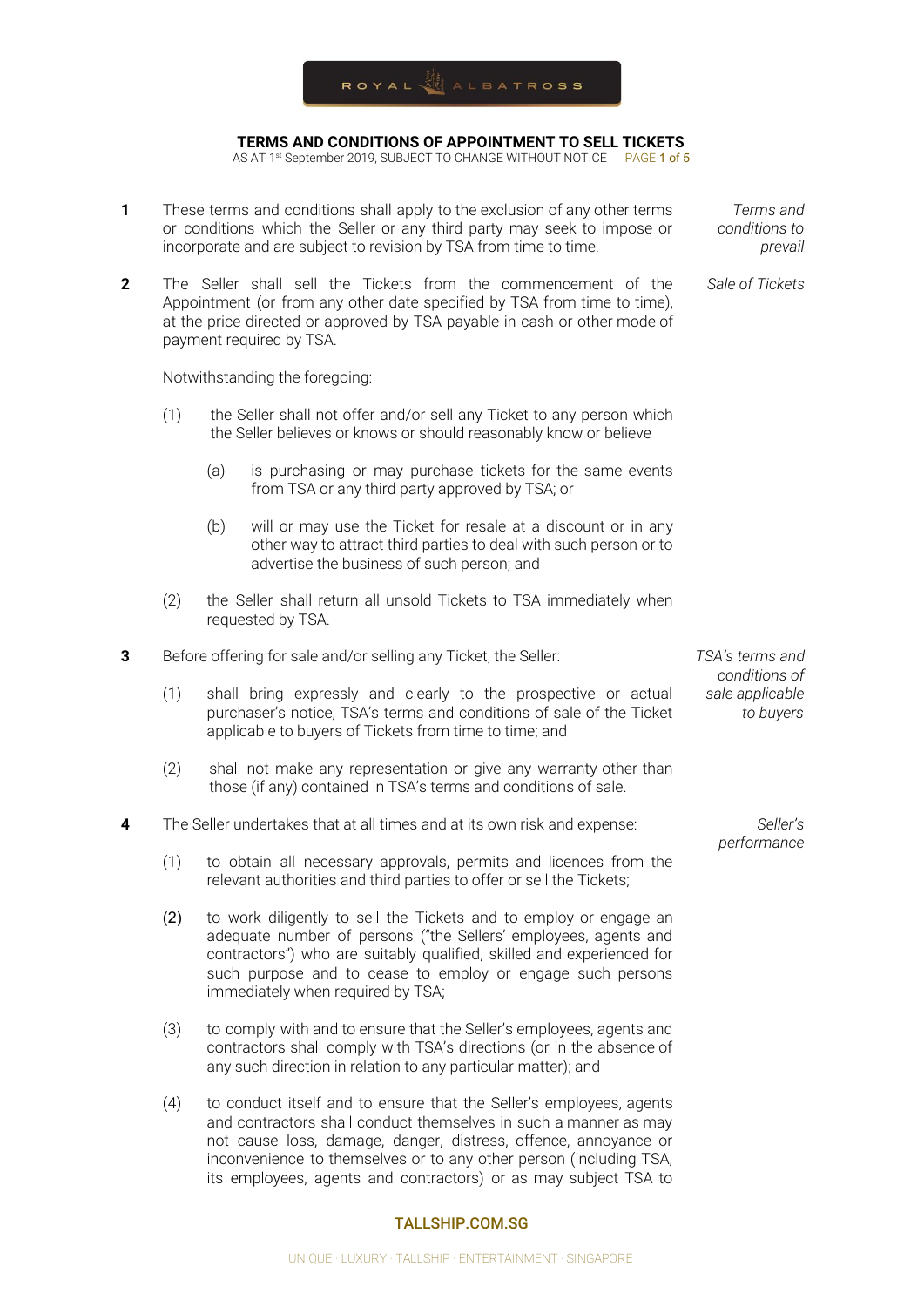AS AT 1<sup>st</sup> September 2019, SUBJECT TO CHANGE WITHOUT NOTICE PAGE 2 of 5

prosecution or action by the relevant authorities and shall not or omit to be done anything which TSA considers prejudicial to the image or interests of TSA.

- **5** The Seller shall sell the Tickets at premises which TSA considers suitable and shall keep the Tickets safe and secure and insured to their full value at such premises and shall ensure that no Ticket will or may be altered, removed or tampered with in any way without the prior approval of TSA.
- **6** The Seller shall:
	- (1) immediately notify TSA of any information received by the Seller which is likely to be of use or benefit to TSA in relation to Tickets or any Events; and
	- (2) promptly when requested by TSA, supply to TSA accounts, reports, returns and other information relating to the Tickets and Event, and allow TSA's representatives to have reasonable access to the Seller's premises for the purpose of inspecting the said books and records and for any other purpose in relation to the Tickets.
- **7** Both TSA and the Seller hereby agree and declare that:
	- (1) notwithstanding that TSA may instruct and direct the Seller or its employees, agents and contractors as to the results to be obtained from the performance of the Seller's obligations under the Appointment, the Seller shall have complete control, supervision and direction over the Seller's employees, agents and contractors; and
	- (2) the Seller and the Seller's employees, agents and contractors shall offer and sell the Tickets as independent contractors, and they are not intended and shall not be considered employees, agents or representatives of TSA for the purposes of Central Provident Fund contribution or for any other purpose or under any law.

Accordingly, the Seller shall:

- (a) not in its correspondence or other communications with third parties in respect of the Tickets or the Appointment, describe itself as agent of TSA (except in connection with the word "selling" or its grammatical variations) or bind itself to any contract with any third party;
- (b) hold in trust for TSA, all Tickets until the sale of such Tickets and the Seller shall not incur or accept any obligation or incur any liability on behalf of TSA or in any way pledge or encumber or purport to pledge or encumber the Tickets;
- (c) assume all legal and contractual obligations arising out of the performance of its obligations under the Appointment, no matter to whom such obligations may be owing.

### *Information*

*Safety and security*

*Status of Seller*

#### TALLSHIP.COM.SG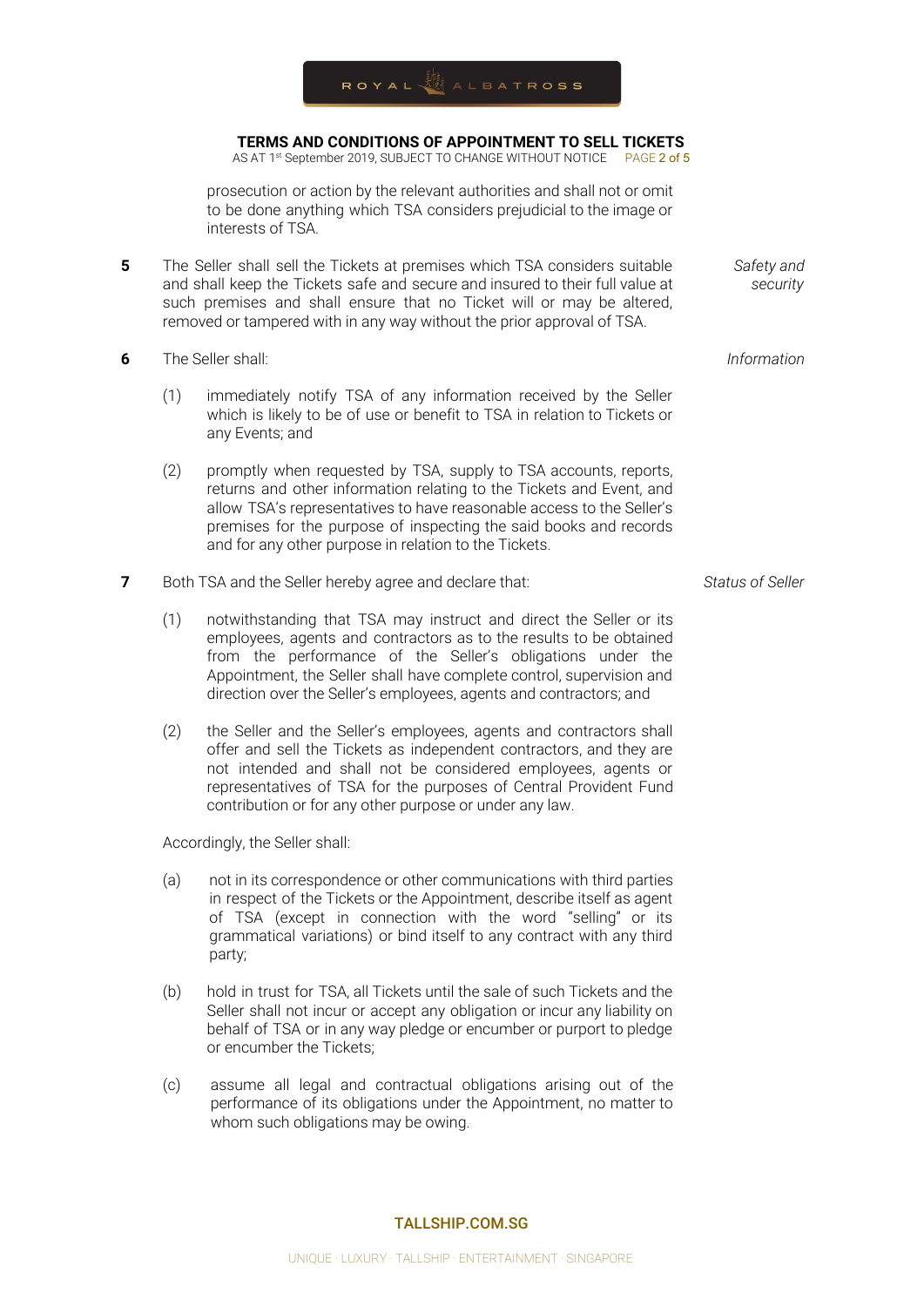AS AT 1<sup>st</sup> September 2019, SUBJECT TO CHANGE WITHOUT NOTICE PAGE 3 of 5

| 8  | The Seller shall when and in such form as required by TSA, provide or pay<br>to TSA such sum or form of security for the Seller's performance and<br>observance of its obligations under the Appointment.                                                                                                                                                                                                                                                                                                                                                                                                                                                                                                                                        | Security                                |
|----|--------------------------------------------------------------------------------------------------------------------------------------------------------------------------------------------------------------------------------------------------------------------------------------------------------------------------------------------------------------------------------------------------------------------------------------------------------------------------------------------------------------------------------------------------------------------------------------------------------------------------------------------------------------------------------------------------------------------------------------------------|-----------------------------------------|
| 9  | The Seller shall pay to TSA a sum equivalent to the value of all Tickets<br>which are no longer in the Seller's possession in accordance with the<br>payment terms on TSA's invoice, regardless of whether or not the Seller has<br>received payment from the purchasers of such Tickets. The time and<br>method for such payment by the Seller to the TSA shall be as specified by<br>TSA from time to time. Time shall be of the essence of this provision for the<br>purposes of such payment.                                                                                                                                                                                                                                                | Payment to TSA                          |
| 10 | The Seller shall, in addition to the sums payable by it under Condition 9, be<br>liable to pay to TSA interest at the rate of 1% on all sums due but not paid<br>by the Seller to TSA under the Appointment, from the due date for payment<br>to the date of full payment of such sums.                                                                                                                                                                                                                                                                                                                                                                                                                                                          | Interest                                |
| 11 | TSA shall pay to the Seller or if TSA so chooses, allow the Seller to deduct<br>and retain an Adult Margin off the face price of the Adult Tickets sold by the<br>Seller and a Child Margin off the face price of the Child Tickets sold.                                                                                                                                                                                                                                                                                                                                                                                                                                                                                                        | Payment to<br>Seller                    |
| 12 | The Seller shall not, during the Appointment or within 2 years after the<br>expiry or sooner termination of the Appointment, disclose to any third party<br>nor use for the benefit of any third party or itself except for the purposes of<br>the Appointment or for the benefit of any third party:                                                                                                                                                                                                                                                                                                                                                                                                                                            | Confidentiality<br>and personal<br>data |
|    | (1)<br>any information in relation to the Appointment, the Tickets or any<br>Event or purchasers of Tickets, which is not in the public domain; or                                                                                                                                                                                                                                                                                                                                                                                                                                                                                                                                                                                               |                                         |
|    | (2)<br>any information relating to TSA's affairs or business or method of<br>pricing or carrying on business, or to the Seller's dealings with TSA in<br>relation to the Appointment.                                                                                                                                                                                                                                                                                                                                                                                                                                                                                                                                                            |                                         |
|    | Without prejudice to the generality of the foregoing, the Seller shall keep<br>confidential (except when disclosed to TSA as may be necessary for the<br>purposes of the Events or TSA's business) the personal data of purchasers<br>of Tickets (including any data about a purchaser who can be identified from<br>that data such as his or her name, identification number, address, email<br>address, telephone number and other contact details and other information<br>provided to the Seller) held or used by the Seller. The Seller represents and<br>warrants to TSA that the consent of purchasers or potential purchasers of<br>Tickets have been obtained for the collection, use and disclosure for the<br>purposes of the Events. |                                         |
| 13 | The Seller shall not hold TSA, its employees, agents and contractors liable<br>for any economic loss or any loss, damage or destruction of any property<br>or any injury or death of the Seller, its employees, agents or contractors or<br>any other person arising from or related to the offering or sale of the<br>Tickets, and the Seller shall indemnify TSA and its employees against all<br>actions, claims, demands, losses, damages and costs and expenses                                                                                                                                                                                                                                                                             | Liability and<br>indemnity              |

### TALLSHIP.COM.SG

(including the solicitor and client costs of the claimant and TSA and its employees) for which TSA shall or may become liable in respect of any economic loss or any loss, damage or destruction of any property or any injury or death of any person arising from or related to the performance or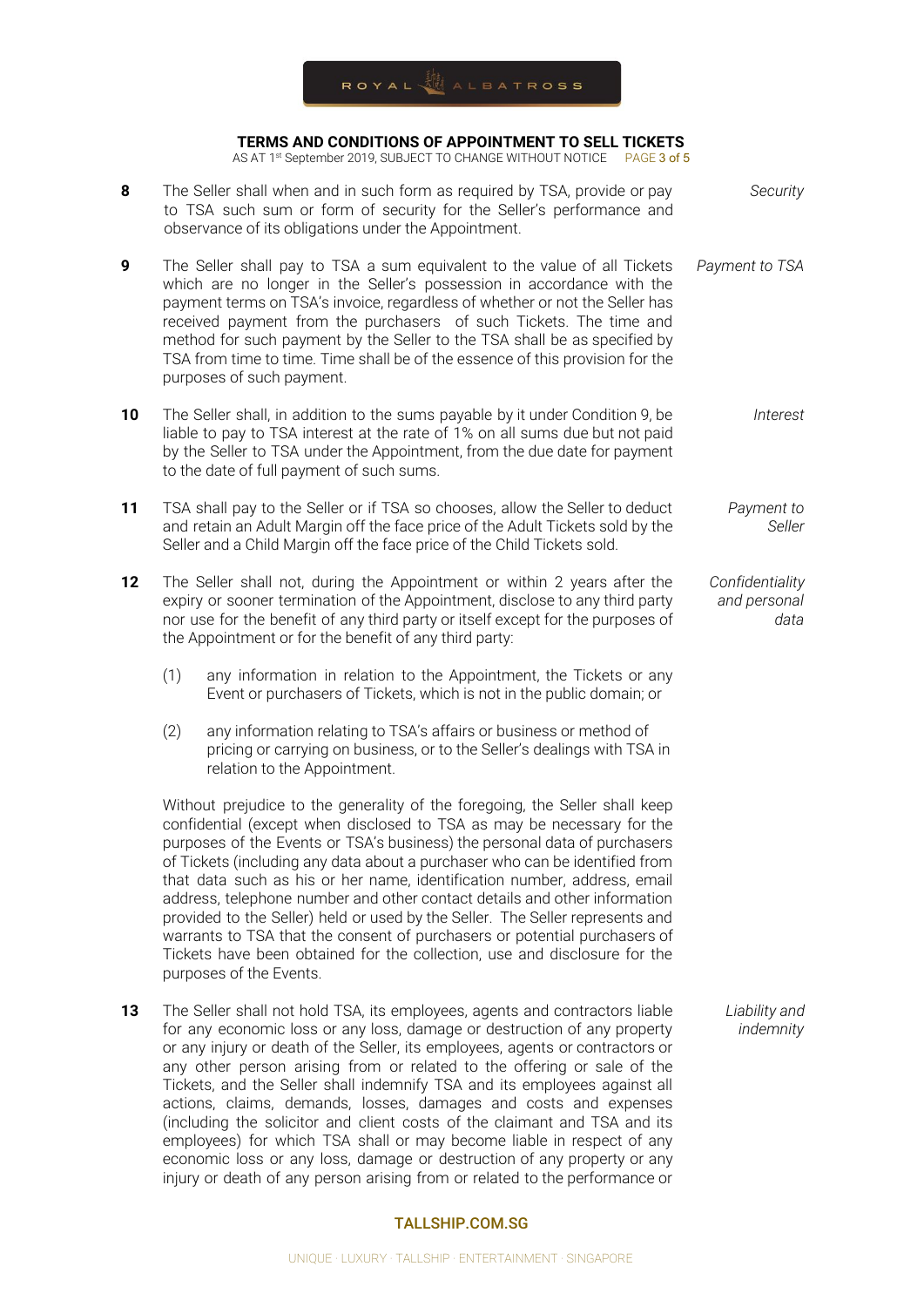AS AT 1<sup>st</sup> September 2019, SUBJECT TO CHANGE WITHOUT NOTICE PAGE 4 of 5

purported performance of the Services. The Seller shall procure adequate insurance to cover such loss, damage, destruction, injury, death, liability or indemnity.

- **14** Notwithstanding the other provisions of the Appointment, TSA may from time to time and at any time require the Seller to suspend performance of the Appointment completely or partially and for any period decided by TSA. *Suspension*
- **15** TSA may terminate the Appointment at any time by giving to the Seller reasonable notice, without claim by or compensation to the Seller except in respect of any antecedent breach of the Appointment. *Contractual termination*
- **16** Notwithstanding Condition 16 and without prejudice to any other rights and remedies TSA may have against the Seller, TSA may terminate the Appointment immediately by notice to the Seller if the Seller commits a breach of any term or condition of the Appointment which TSA considers incurable or if the Seller fails to remedy any curable breach of any term or condition of the Appointment within the time permitted by TSA or if the Seller enters into liquidation or compounds with its creditors. *Termination for breach*

*Actions required upon receipt of notice of termination*

*Consequences of expiry or termination*

- **17** Upon receipt of notice of termination of the Appointment, the Seller shall:
	- (1) cease to offer or sell any Ticket to any third party without the prior approval of TSA; and
	- (2) use due diligence and care, and reasonable commercial efforts to fully cooperate with and assist TSA -
		- (a) to effect an orderly and timely transition from the Seller to any other person nominated by TSA; and
		- (b) to minimize the interference or impact of such transition upon the operations, business and financial performance of TSA.
- **18** Upon the expiry or any termination of the Appointment:
	- (1) any sum due from and not previously paid by TSA to the Seller under the Appointment before the effective date of the notice of termination of the Appointment, shall be subject to the right of offset or deduction by TSA; and
	- (2) the Seller shall, if requested by TSA, return to TSA or dispose of as TSA may instruct, all tickets and materials, documents and papers whatsoever provided or made available to the Seller for the purposes of the Appointment and all unsold Tickets and other property belonging to TSA then in the possession or control of the Seller or its employees, agents or contractors. Time shall be of the essence of this provision.
- **19** The Seller may not assign, transfer or share its rights and obligations under the Appointment without the prior consent of TSA. A person who is not a party to the Appointment shall have no right under the Contracts (Rights of Third Parties) Act (Chap 53B) to enforce any of the provisions of the Act. *Assignment and third parties*

#### TALLSHIP.COM.SG